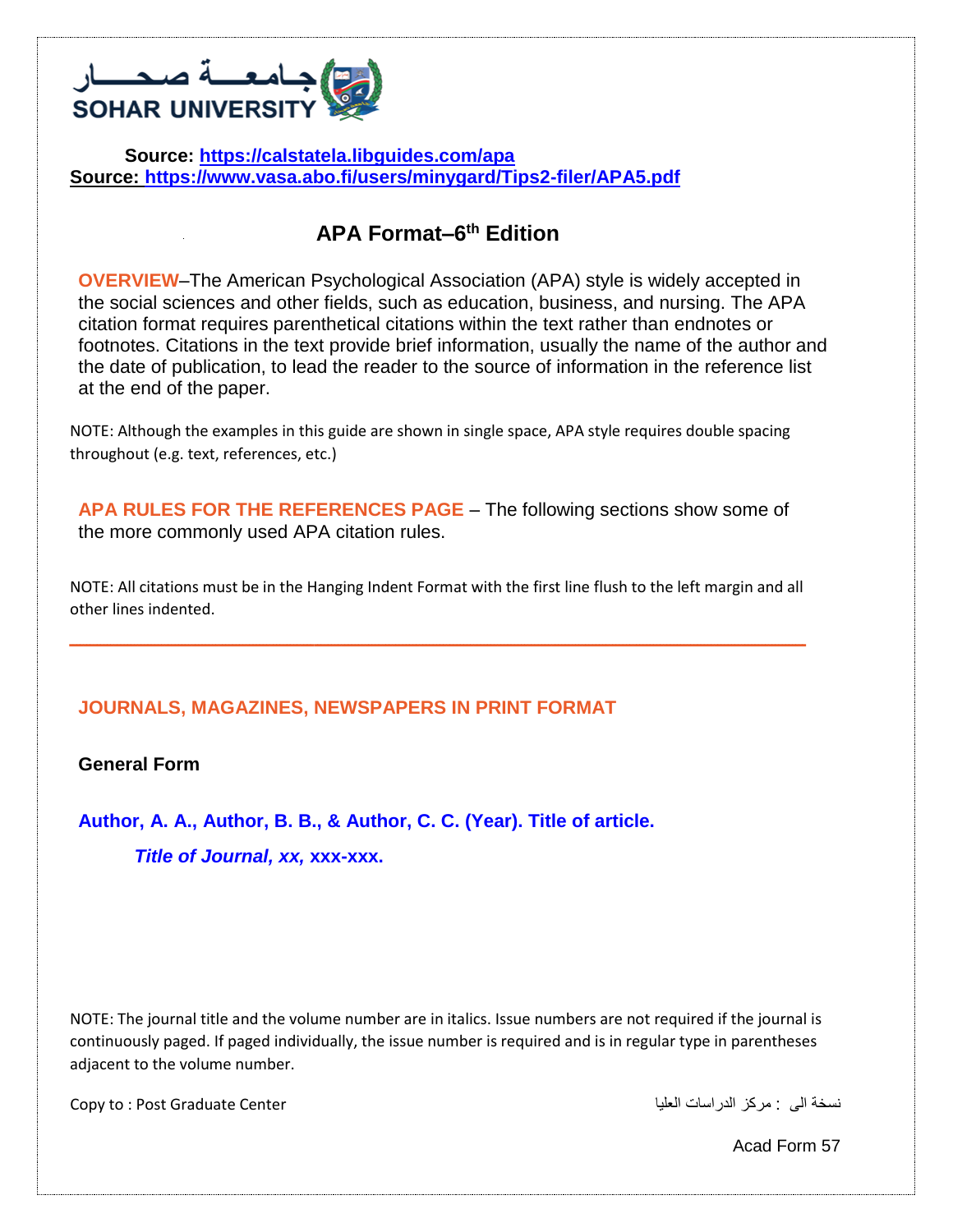

#### **One Author**

Williams, J. H. (2008). Employee engagement: Improving participation in safety. *Professional Safety, 53*(12), 40-45.

Two to Seven Authors [List all authors]

Keller, T. E., Cusick, G. R., & Courtney, M. E. (2007). Approaching the transition to adulthood: Distinctive profiles of adolescents aging out of the child welfare system. *Social Services Review, 81*, 453- 484.

Eight or More Authors [List the first six authors, … and the last author]

Wolchik, S. A., West, S. G., Sandler, I. N., Tein, J.-Y., Coatsworth, D., Lengua, L.,...Griffin, W. A. (2000). An experimental evaluation of theory-based mother and mother-child programs for children of divorce. *Journal of Consulting and Clinical Psychology, 68,*  843- 856.

Magazine Article

Mathews, J., Berrett, D., & Brillman, D. (2005, May 16). Other winning equations. *Newsweek, 145*(20), 58-59.

Newspaper Article with No Author and Discontinuous Pages

Generic Prozac debuts. (2001, August 3). *The Washington Post,* pp. E1, E4.

**ـــــــــــــــــــــــــــــــــــــــــــــــــــــــــــــــــــــــــــــــــــــــــــــــــــــــــــــــــــــــــــــــــــــــــــــــــــــــــــــــــــــــــــــــــــــــــــــــــــــــــــــــــــــــــ**

BOOKS, CHAPTERS IN BOOKS, REPORTS, ETC.

**General Form**

نسخة الى : مركز الدراسات العليا Center Graduate Post : to Copy

Acad Form 57